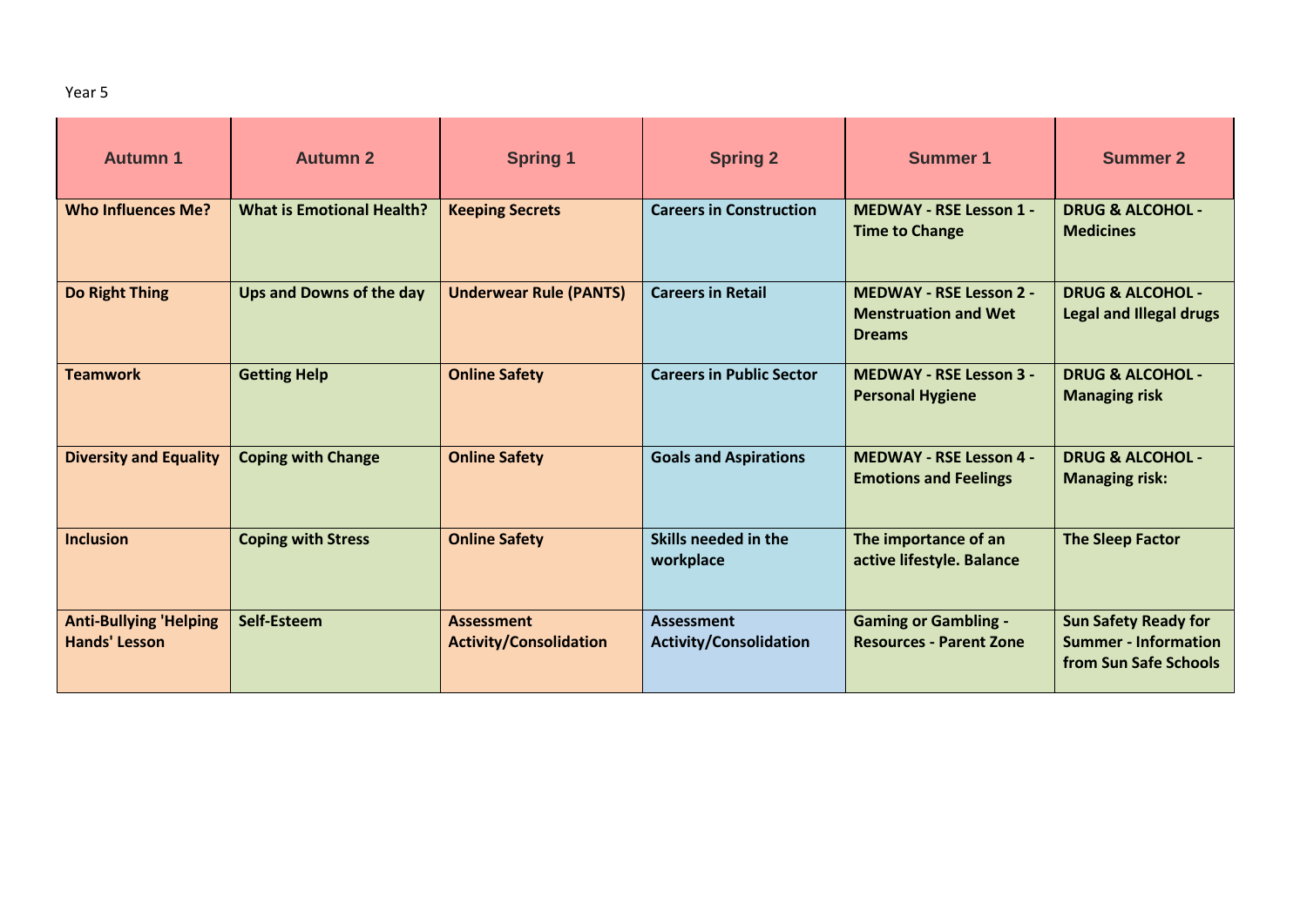| .,<br>۰.<br>× | ×<br>۰, |
|---------------|---------|
|---------------|---------|

| <b>Autumn 1</b>                                             | <b>Autumn 2</b>                                                                     | <b>Spring 1</b>                               | <b>Spring 2</b>                                                                           | Summer 1                                                                    | <b>Summer 2</b>                                                                    |
|-------------------------------------------------------------|-------------------------------------------------------------------------------------|-----------------------------------------------|-------------------------------------------------------------------------------------------|-----------------------------------------------------------------------------|------------------------------------------------------------------------------------|
| <b>Diversity</b>                                            | <b>RSE MEDWAY Lesson 1 -</b><br><b>Puberty: Recap and</b><br><b>Review</b>          | <b>Coping Strategies</b>                      | <b>Making Sense of</b><br><b>Relationships - Changing</b><br>friendships                  | <b>Newswise Lesson 3</b><br><b>Managing Feelings about</b><br>the news      | <b>Childnet Trust Me L1: Can</b><br>you trust everything you<br>see/read online?   |
| <b>Rights and</b><br><b>Responsibilities</b>                | <b>RSE MEDWAY Lesson 2 -</b><br><b>Change and becoming</b><br>independent           | <b>Coping Strategies</b>                      | <b>Making Sense of</b><br><b>Relationships - Healthy</b><br><b>Online Friendship</b>      | <b>Newswise Lesson 5 -</b><br><b>Spotting Fake News</b>                     | <b>Childnet Trust me L2. Can</b><br>you trust everyone who<br>contacts you online? |
| <b>Gender Stereotypes</b>                                   | <b>RSE MEDWAY Lesson 3 -</b><br><b>Positive and Healthy</b><br><b>Relationships</b> | <b>Being Assertive</b>                        | <b>Mental Health and</b><br><b>Wellbeing 1 - Mental</b><br><b>Health and Keeping Well</b> | <b>Newswise Lesson 6 -</b><br><b>Understanding that news</b><br>is targeted | <b>Mediasmart - Digital</b><br>advertising                                         |
| <b>Setting SMART Goals</b><br>Lesson                        | <b>RSE MEDWAY Lesson 4 -</b><br><b>How a Baby is Made</b>                           | <b>Nutrition</b>                              | <b>Mental Health and</b><br><b>Managing Challenges and</b><br>Change                      | <b>BBFC - What can we</b><br>watch? Can we choose<br>what to watch?         | Disrespect NoBody -<br><b>Lesson 1 Relationship</b><br><b>Abuse</b>                |
| <b>Setting SMART Goals</b><br>Lesson                        | <b>Menstruation</b>                                                                 | <b>Dental Health</b>                          | <b>Loss and Bereavement</b>                                                               | <b>Exploring Risk - Gambling</b>                                            | <b>Domestic Abuse Lesson -</b><br><b>Courtroom Game</b>                            |
| <b>Premier League Primary</b><br><b>Stars Resilience 1x</b> | <b>Rise Above Sleep</b>                                                             | <b>Consolidation and</b><br><b>Assessment</b> | <b>Consolidation and</b><br><b>Assessment</b>                                             | <b>Exploring Risk - Cahncing</b><br>It                                      | <b>Mental Health L3 -</b><br><b>Transition to KS3</b>                              |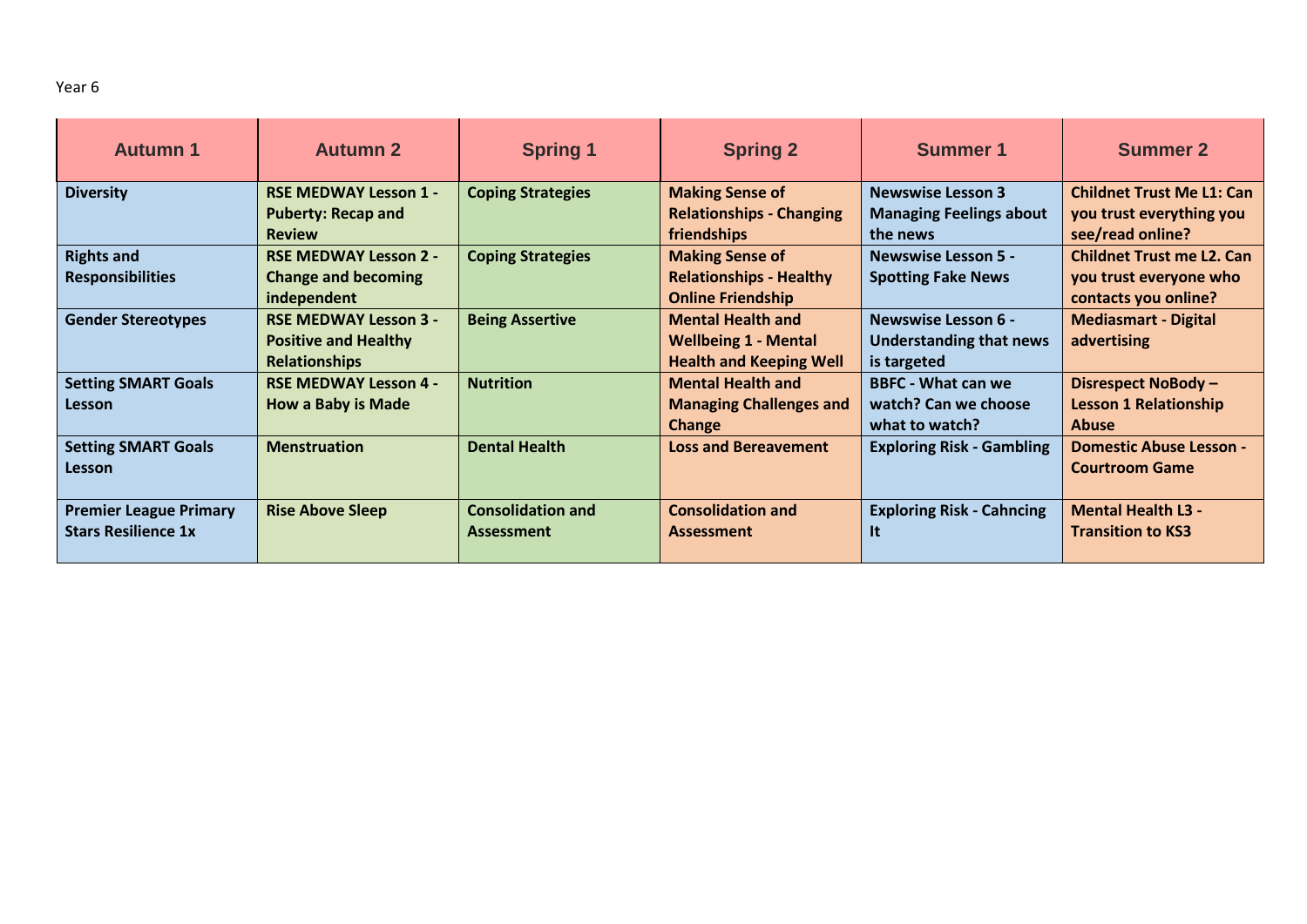Year 7

| <b>Autumn 1</b>                                                                     | <b>Autumn 2</b>                                                       | <b>Spring 1</b>                                                                    | <b>Spring 2</b>                                 | <b>Summer 1</b>                                                                     | <b>Summer 2</b>                                                                          |
|-------------------------------------------------------------------------------------|-----------------------------------------------------------------------|------------------------------------------------------------------------------------|-------------------------------------------------|-------------------------------------------------------------------------------------|------------------------------------------------------------------------------------------|
| <b>Barclays Money Skills -</b><br><b>Recognise your money</b><br>personality        | <b>Rise Above Sleep KS3</b>                                           | <b>Mental Health and</b><br><b>Wellbeing KS3 - Attitude</b><br>to Mental Health    | <b>Careers - Leadership</b>                     | <b>Medway RSE Healthy</b><br>relationships Y7 L2                                    | <b>Crossing The Line -</b><br><b>Cyberbullying</b>                                       |
| <b>Barclays Money Skills -</b><br><b>Understand Bank</b><br><b>Accounts</b>         | <b>Bullying and Cyber-</b><br><b>Bullying</b>                         | <b>Mental Health and</b><br><b>Wellbeing KS3 - Online</b><br><b>Wellbeing</b>      | <b>Careers - Innovation and</b><br><b>Ideas</b> | <b>Medway RSE Introducing</b><br><b>Consent Y7 L3</b>                               | <b>Talking Heads - Self</b><br><b>Esteem</b>                                             |
| <b>Barclays Money Skills -</b><br><b>Money Habits &amp; Online</b><br><b>Safety</b> | <b>Dealing with Feelings -</b><br>Let it out                          | <b>Consensual and Non-</b><br><b>Consensual sharing of</b><br>nudes and semi-nudes | <b>Careers - Apprenticeships</b>                | <b>Home Office Disrespect</b><br><b>Nobody Lesson 2 -</b><br><b>Consent</b>         | <b>Myth Vs Reality - Body</b><br>Image                                                   |
| <b>Understand Fraud</b>                                                             | <b>Dealing with Feelings -</b><br><b>Agressions</b>                   | <b>Rise Above Alcohol</b>                                                          | <b>Careers - Jobs in</b><br><b>Agriculture</b>  | <b>NSPCC Making Sense of</b><br><b>Relationships - Gender</b><br><b>Stereotypes</b> | <b>KS3 Smashing</b><br><b>Stereotypes &amp; Feeling</b><br><b>Proud</b>                  |
| <b>Identify Fraud</b>                                                               | <b>Dealing with Feelings -</b><br><b>Self-Harm Myths and</b><br>facts | <b>Rise above</b><br><b>Smoking/Drugs</b>                                          | Careers - Jobs in<br><b>Engineering</b>         | <b>Rise above Body Image</b>                                                        | <b>Disability Discrimination</b>                                                         |
| <b>Bank of England</b>                                                              | <b>Dental Health</b>                                                  | <b>Consolidation and</b><br><b>Assessment</b>                                      | <b>Careers - Jobs in Health</b><br>Care         | <b>Unwritten Rules and</b><br>managing conflict -<br><b>Domestic abuse</b>          | <b>Making Sense of</b><br><b>Relationships - Safer</b><br><b>Online Relationships x1</b> |